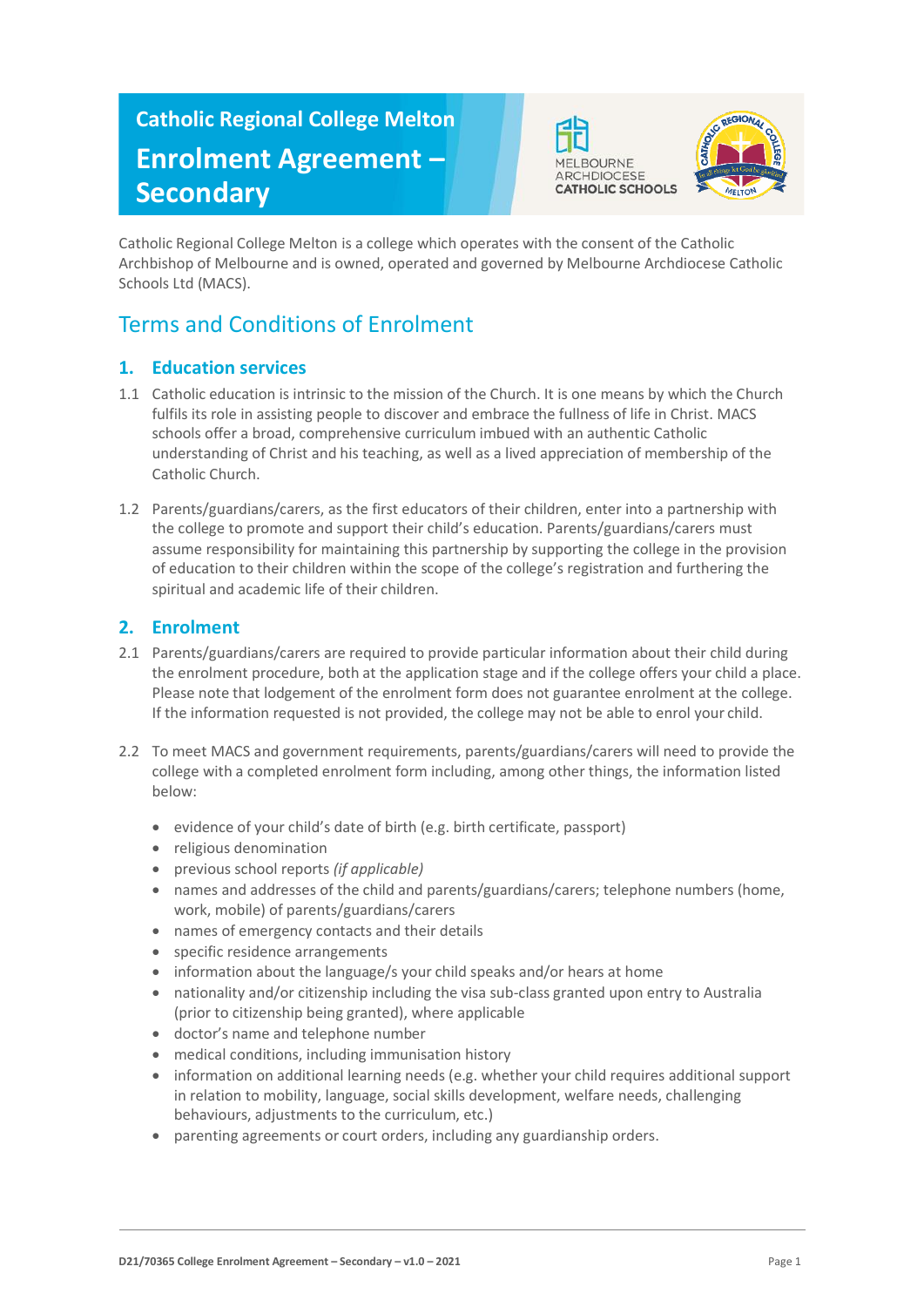After lodgement of the enrolment form, college staff may need to request further information, for example in relation to any parenting orders, medical conditions or additional learning needs that have been noted on the enrolment form. In addition, it is often useful for parents/guardians/ carers to attend a meeting with college staff prior to enrolment to discuss any additional needs your child may have. An interpreter may be organised, if required.

2.3 Subject to any special exercise of discretion by MACS, the order of priority for enrolment in MACS schools is detailed in the college's Enrolment Policy.

#### **3. Fees**

- 3.1 The setting of the levels of fees, levies and other compulsory ad hoc charges in MACS schools is the responsibility of the college within the prescribed requirements of MACS, taking into account the allocation of government funds. The college offers a number of methods for paying fees, levies and ad hoc charges to reduce any financial burden and to assist financial planning. If you have difficulty in meeting the required payment of fees, levies and ad hoc charges, you are welcome to discuss this with the principal of the college.
- 3.2 Parents/guardians/carers are responsible for payment of all fees, levies and charges associated with the student's enrolment and attendance at the college, as contained in the college's Fees, Levies and Charges Schedule provided to parents/guardians/carers from time to time. The fees must be paid for a child to enrol and to continue enrolment at the college. The college has discretion over whether to allow a student to participate in optional or extracurricular school events, such as paid college excursions or extracurricular activities, while fees remain due and payable.

#### **4. Maximum age exemption**

- 4.1 The college's enrolment policies and procedures are intended to ensure that, when enrolling students, MACS schools are compliant with relevant Victorian and Australian government legislation. Generally a person who is aged over 18 years must not be enrolled at, or allowed to attend a MACS school, or participate in any program or course conducted unless they:
	- have been granted an exemption by the MACS Executive Director or delegate
	- fall within an exception to the maximum age requirements.
- 4.2 Approval for maximum age exemptions will only be granted in exceptional circumstances.
- 4.3 Application for maximum age exemption should be made on the *Maximum Age Exemption Application Form* and submitted to the MACS Regional General Manager.

#### **5. Child safe environment**

- 5.1 Catholic college communities have a moral, legal and mission-driven responsibility to create nurturing college environments where children are respected, their voices are heard, and where they are safe and feelsafe.
- 5.2 Every person involved in Catholic education, including all parents/guardians/carers at our college, has a responsibility to understand the importance and specific role they play individually and collectively to ensure that the wellbeing and safety of all children is at the forefront of all they do and every decision they make.
- 5.3 The college's child safe policies, codes of conduct and practices set out the commitment to child safety, and the processes for identifying, communicating, reporting and addressing concerning behaviour and allegations of child abuse. These documents establish clear expectations for all staff and volunteers for appropriate behaviour with students in order to safeguard them against abuse.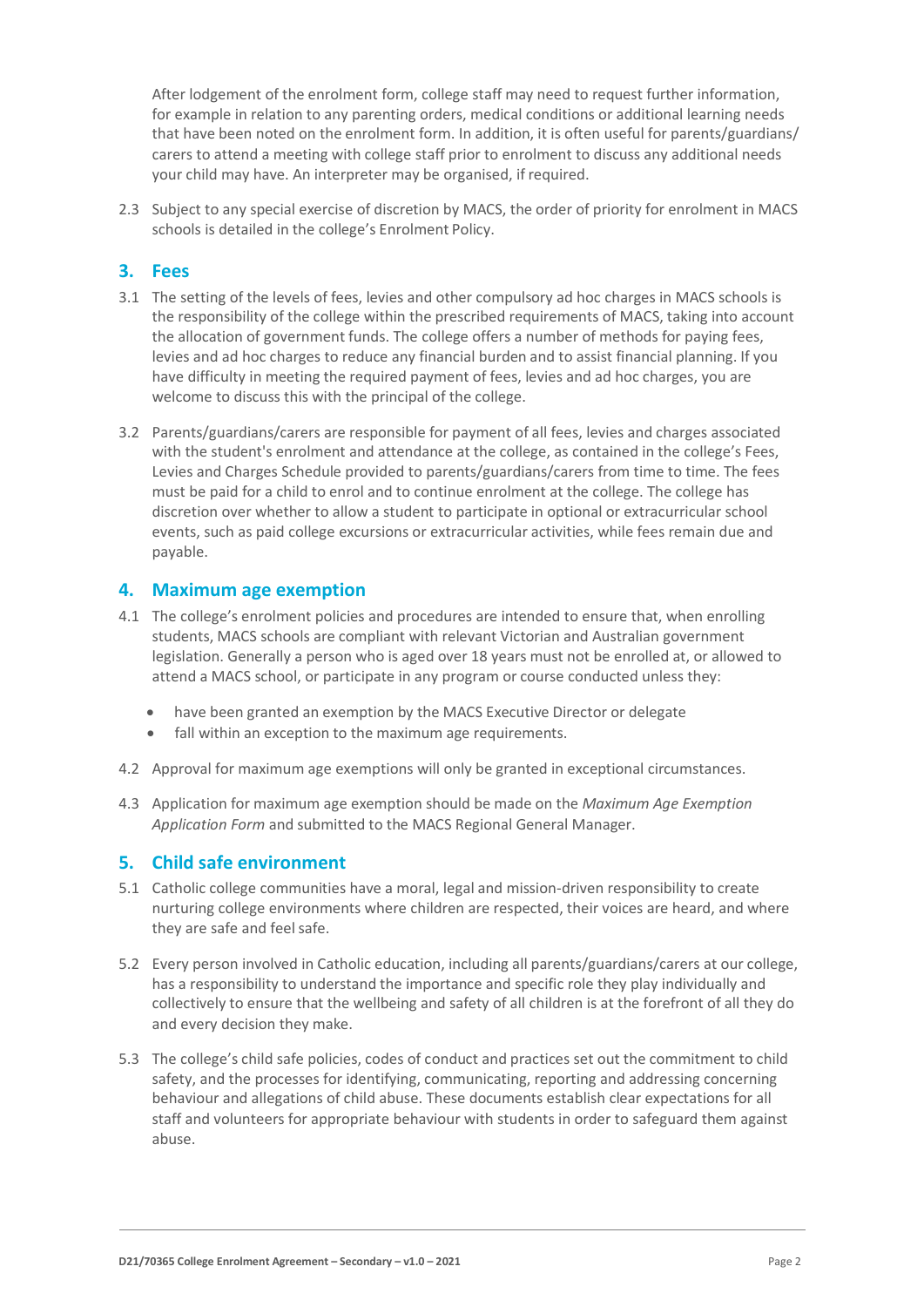- 5.4 The college has established human resources practices where newly recruited staff, existing staff and volunteers in the college understand the importance of child safety, are trained to minimise the risk of child abuse, and are aware of the college's relevant policies and procedures. The college also provides ongoing training, supervision and monitoring of staff to ensure that they are suitable to work with students as part of our human resources practices.
- 5.5 The college has robust, structured risk management processes as prescribed by MACS that help establish and maintain a child safe environment, which involves consideration of possible broadbased risk factors across a wide range of contexts, environments, relationships and activities with which students within our college engage.
- 5.6 The college, in partnership with families, ensures children and young people are engaged and are active participants in decision-making processes, particularly those that may have an impact on their safety. This means that the views of staff, children, young people and families are taken seriously and their concerns are addressed in a just and timely manner.
- 5.7 The college's child safety policies and procedures are readily available and accessible. Further details on MACS' and the Catholic education community's commitment to child safety across Victoria can be accessed at:
	- the Catholic Education Commission of Victoria Ltd child safety page [www.cecv.catholic.edu.au/Our-Schools/Child-Safety](http://www.cecv.catholic.edu.au/Our-Schools/Child-Safety)
	- the MACS child safety page [www.macs.vic.edu.au/Our-Schools/Child-Safety.aspx.](https://www.macs.vic.edu.au/Our-Schools/Child-Safety.aspx)

# **6. Period of enrolment**

6.1 The enrolment of the student, once approved by the principal of the college, commences in the entry year and continues until the completion of the last year at the college or until the student's enrolment is otherwise withdrawn or terminated.

# **7. Policies and procedures**

- 7.1 All of the college's policies and procedures are available on the college website. For the purposes of this agreement, a reference to the college's policies and procedures also includes processes, guidelines and any other applicable governance documentation.
- 7.2 The parents/guardians/carers must comply with and take all reasonable steps to uphold the college's policies and procedures, as introduced or amended from time to time, including those concerning or dealing with:
	- a) the care, safety and welfare of students
	- b) standards of dress, grooming and appearance
	- c) grievance and complaints
	- d) social media and the use of information, communication and technology systems
	- e) student behaviour and conduct and discipline of students
	- f) parent behaviour and conduct, including any Parent/Guardian/Carer Code of Conduct as may be published from time to time
	- g) privacy.
- 7.3 The college has absolute discretion in all of its operational and educational matters and offerings as determined by its governing body, MACS, and subject to relevant delegations to the principal of the college.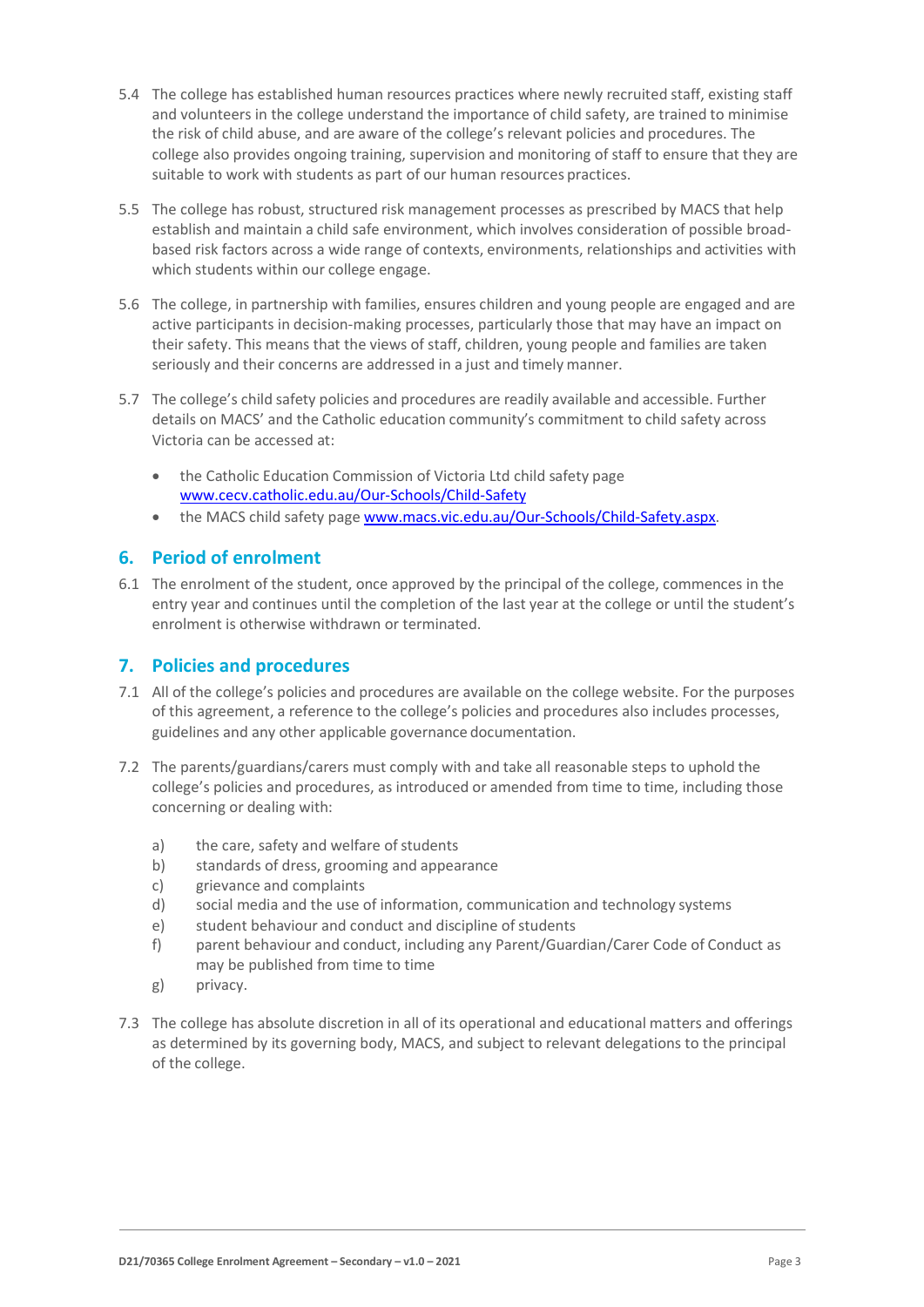### **8. Terms of enrolment regarding acceptable behaviour or conduct**

- 8.1 The college is a community that exemplifies the gospel values of love, forgiveness, justice and truth. The college community recognises that everyone has the right to be respected, to feel safe and be safe; and, in this regard, understands their rights and acknowledges their obligation to behave responsibly.
- 8.2 Every person at the college has a right to feel safe, to be happy and to learn, therefore we aimto:
	- promote the values of honesty, fairness and respect for others
	- acknowledge the worth of all members of the community and their right to work and learn in a positive environment
	- maintain good order and harmony
	- affirm cooperation as well as responsible independence in learning
	- foster self-discipline and develop responsibility for one's own behaviour.
- 8.3 MACS and the college administration, in consultation with the college community wherever appropriate, will prescribe standards of dress, appearance and behaviour for the student body.
- 8.4 As a term of your child's enrolment, parents/guardians/carers agree that the student is required to comply with the college's behaviour aims and code of conduct, and to support the college in upholding prescribed standards of dress, appearance and behaviour and ensure compliance with the Code of Conduct for Students.
- 8.5 The parents/guardians/carers agree to be responsible for ensuring that the student is aware of all policies and procedures that apply to the student, including those relating to the student conduct and behaviour and any code of conduct for students, and to actively support the college in the implementation of such policies, procedures and codes of conduct.
- 8.6 The parents/guardians/carers agree to comply with any code of conduct for parents/guardians/ carers or other policy implemented by the college from time to time which sets out the college's expectations of parents/guardians/carers who have a student enrolled at the college.
- 8.7 The parents/guardians/carers agree that any unacceptable behaviour by a child, or significant and/or repeated behaviour by a parent, guardian or carer that, in the college's view, is unacceptable and damaging to the partnership between parent/guardian/carer and college, or otherwise in breach of the student code of conduct or the parent/guardian/carer code of conduct may result in suspension or termination of the student's enrolment.

#### **9. Terms of enrolment regarding conformity with principles of the Catholic faith**

9.1 As a provider of Catholic education, the principal will take into account the need for the college community to represent and comply with the doctrines, beliefs and principles of the Catholic faith when making decisions regarding matters of college administration, including enrolment. Students and families who are members of other faiths are warmly welcomed at the college. However, MACS reserves the right to exercise administrative discretion in appropriate circumstances to suspend or terminate enrolment, where it is necessary to do so to avoid injury to the religious sensitivities of the Catholic college community.

#### **10. Terms of enrolment regarding provision of accurate information**

- 10.1 It is vitally important that the principal is made aware of each student's individual circumstances insofar as these may impact upon their physical, functional, emotional or educational needs, particularly where the college is required to provide additional support to the student.
- 10.2 Parents/guardians/carers must provide accurate and up-to-date information when completing the enrolment form and must supply the college, prior to enrolment, any additional information as may be requested, including copies of documents such as medical/specialist reports (where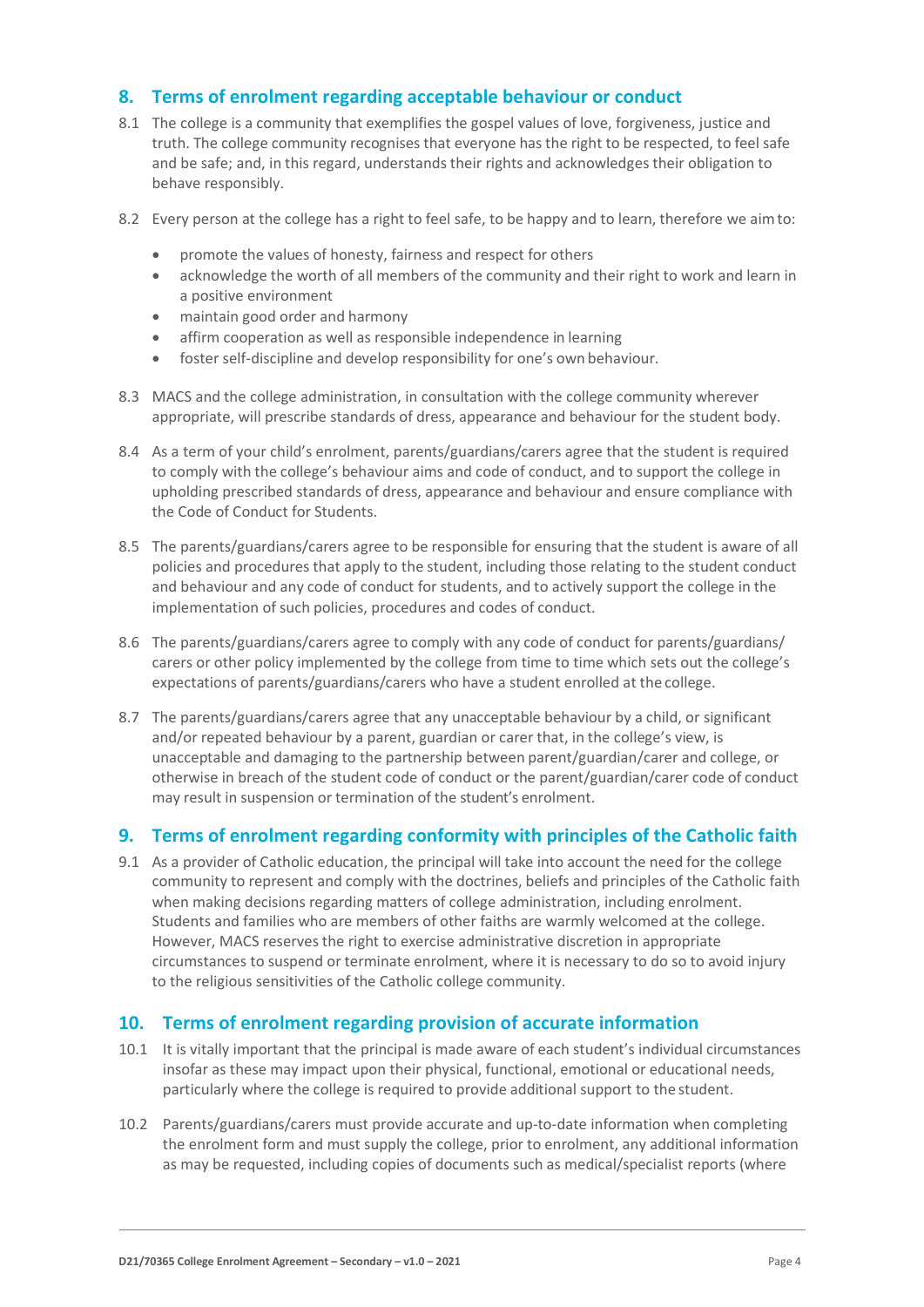relevant to the child's schooling), reports from previous schools, court orders or parenting agreements. Provision of requested documentation is regarded as a condition of enrolment, and enrolment may be refused or terminated where a parent/guardian/carer has unreasonably refused to provide requested information or knowingly withheld relevant information from the college.

- 10.3 Where, during the course of a child's enrolment, new information becomes available that is material to the child's educational and/or safety and wellbeing needs, it is a term of the student's continuing enrolment that such information is provided to the college promptly. Non-provision of such information will be treated as breach of these terms and conditions of enrolment.
- 10.4 The provision of an inaccurate residential address or failure to provide an updated residential address for the child will also be treated as a breach of the terms ofenrolment.
- 10.5 Any breach of the terms and conditions of enrolment regarding provision of accurate information that is not rectified upon request by the college may result in a suspension or termination of enrolment.

#### **11. Enrolment for children with additional needs**

- 11.1 The college welcomes parents/guardians/carers who wish to enrol a child with additional needs and will do everything possible to accommodate the child's needs, provided that an understanding has been reached between the college and parents/guardians/carers prior to enrolment regarding:
	- the nature of any diagnosed or suspected medical condition/disability, or any other circumstances that are relevant to the child's additional learning needs, for example, giftedness or an experience of trauma
	- the nature of any additional assistance that is recommended or appropriate to be provided to the child. For example, medical or specialist equipment, specialist referrals, specific welfare support, modifications to the classroom environment or curriculum, aide assistance, individual education programs, behaviour support plans or other educational interventions as may be relevant
	- the individual physical, functional, emotional or educational goals that are appropriate to the child, and how the parents/guardians/carers and the college will work in partnership to achieve these goals
	- any limitations on the college's ability to provide the additional assistance requested.
- 11.2 The procedure for enrolling students with additional needs is otherwise the same as for enrolling any student.
- 11.3 As every child's educational needs can change over time, it will often be necessary for the college to review any additional assistance that is being provided to the student, in consultation with parents/guardians/carers and the child's treating medical/allied health professionals, in order to assess whether:
	- the additional assistance remains necessary and/or appropriate to the student's needs
	- the additional assistance is having the anticipated positive effect on the student's individual physical, functional, emotional or educational goals.

It remains within the college's ability to continue to provide the additional assistance, givenany limitations that may exist.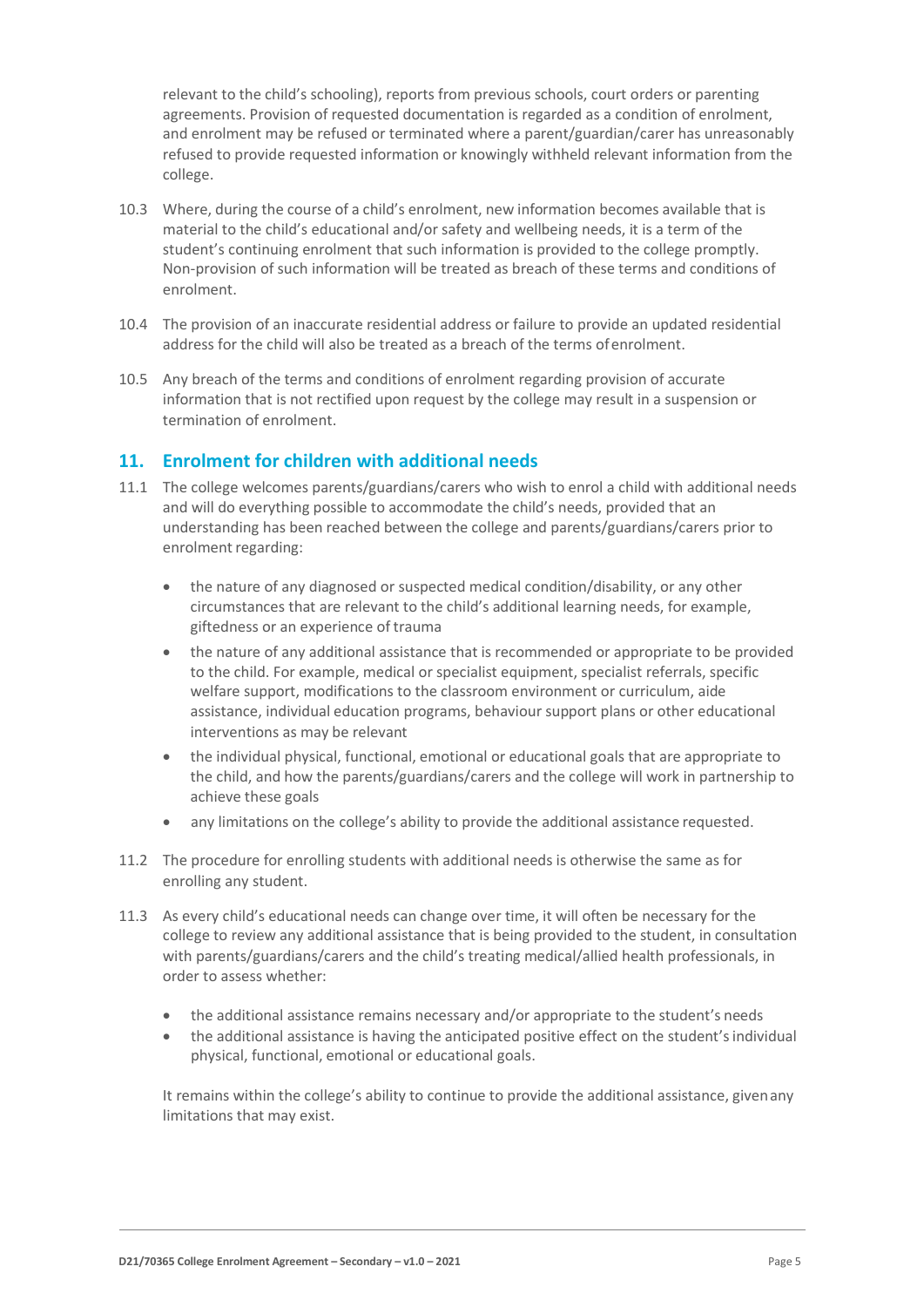### **12. Assessment and updates**

12.1 Various opportunities are provided to keep parents/guardians/carers up to date with their child's progress. Two comprehensive written reports will be provided each year and arrangements will be made for at least one interview where parents/guardians/carers can discuss their child's development with their teacher. In addition, a meeting can be arranged if there are any concerns or you wish to receive an update on progress.

#### **13. Discipline**

- 13.1 The college has absolute discretion to determine when student conduct warrants disciplinary action to be taken. The college may apply disciplinary measures that it deems appropriate in accordance with the college's policies and procedures, which may include:
	- withdrawal of privileges
	- detention at such times as the principal may deem appropriate
	- requiring the student to undertake additional school work during or after normal school hours
	- suspension
	- expulsion
	- such other consequences as the college considers reasonable and appropriate.
- 13.2 Any serious failure by the student to comply with the college's policies and procedures may affect the student's enrolment at the college. The student may be suspended from attending the college, their enrolment may be terminated and/or the college may charge or retain all or part of the fees, levies or charges for that term.

# **14. Termination of student's enrolment by the college**

- 14.1 The college reserves the right to require the parents/guardian/carer to withdraw the student from the college or to cancel the student's enrolment at any time if the college reasonably considers that:
	- the student's behaviour, attitude or conduct to school work, other college activities or while attending the college is unsatisfactory
	- the student has demonstrated unsatisfactory conduct or performance, or misconduct
	- the student fails to obey the college's policies and procedures or any student code of conduct of the college
	- a mutually beneficial relationship of trust and cooperation between the parents/guardians/ carers and the college or any of its staff has broken down to the extent that it adversely impacts on the college, any of its staff or the ability of the college to provide satisfactory educational services to the student
	- the student's progress and performance is such that the student is not benefiting from the academic courses provided by the college
	- the behaviour or conduct of the parents/guardians/carers towards the college or to any of its staff breaches any parent/guardian/carer code of conduct
	- if any accounts or fees payable by the parents/guardians/carers are not paid within the college's terms of payment or within the terms of any written agreement between the college and the parents/guardians/carers permitting a later or deferred payment
	- circumstances exist whereby the ongoing enrolment of the student at the college is considered to be untenable or is not in the best interests of the student or the college.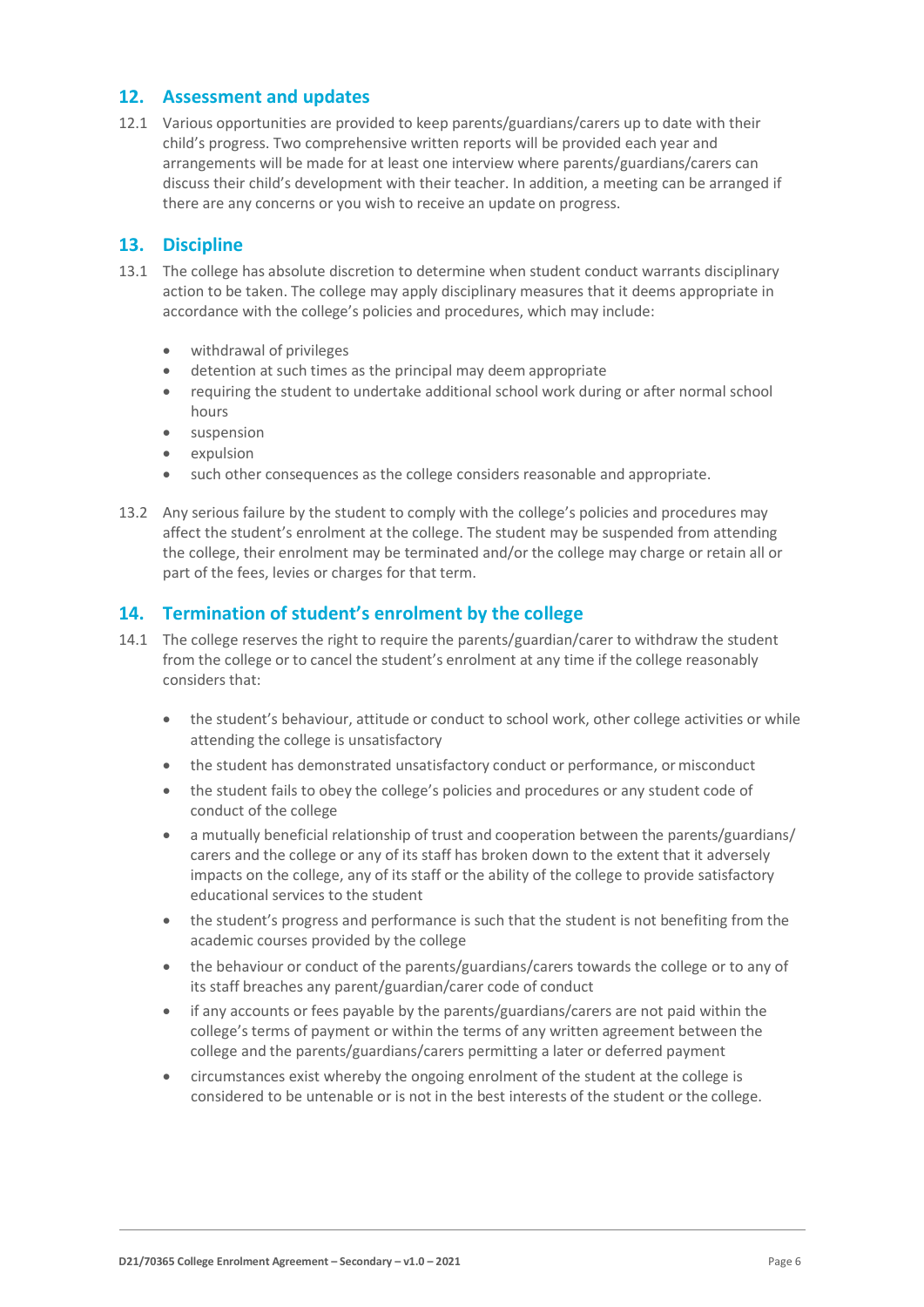#### **15. General**

- 15.1 This enrolment agreement constitutes the sole and entire agreement between the parents/guardians/carers and MACS in relation to the enrolment of the student at the college.
- 15.2 The parents/guardian/carers acknowledge that MACS may from time to time vary the terms and conditions of this enrolment agreement.
- 15.3 Parents/guardians/carers acknowledge that a student's enrolment at the college and this agreement with MACS may be terminated in the event of a material breach of this agreement or the application of one of the college's policies and procedures necessitates or permits such termination.
- 15.4 Any warranty, representation, guarantee or other term or condition whatsoever that is not contained in this agreement is excluded and is of no force or effect.
- 15.5 The agreement is governed by the laws of the State of Victoria, Australia.

# **Acceptance of Enrolment**

- By signing this Enrolment Agreement, I acknowledge that I enter into an agreement with Melbourne Archdiocese Catholic Schools Ltd (MACS), as the owner and governing authority for the college and I understand and accept the terms and conditions of enrolment as set out in this Enrolment Agreement. I agree that there are certain expectations, obligations and guarantees required of parents/guardians/carers of the college's students, so that a harmonious relationship may be established.
- I accept the offer of enrolment of my child at the college in the entry year and entry level noted in the enrolment applicationform.
- I will support and abide by all MACS and college policies and procedures (including processes, guidelines and other governance documentation), as amended from time to time, in relation to programs of studies, sports, pastoral care, college uniform, acceptable behaviour, child safety, discipline and general operations of the college.
- I will ensure that the information I have provided is kept up-to-date throughout the period of enrolment and I will notify the college promptly of any changes to that information (e.g. change of residential address, changes to parenting orders).
- I will pay the current college fees and levies for my child and also pay any variation or increase of fees and levies as required by the college, or I will otherwise notify the college immediately if I am experiencing financial difficulties.
- I will support my child's participation in the religious life of the college (e.g. school liturgies, retreat programs).
- I will attend parent/teacher and information evenings which relate to my child.
- I will participate in a working bee once a year or make a financial contribution.
- In the event I have any concerns, I will raise them initially with the relevant teacher or the college principal.
- I will treat all members of the college community with respect as befits a Catholic school.
- If in time of emergencies, accidents or serious illness I cannot be contacted, I give permission for the principal (or their representative) to seek medical attention for my child as required (which may include transportation to the nearest hospital, medical centre or doctor by ambulance or private vehicle). I also understand that the signatories below are required to meet any costsincurred.